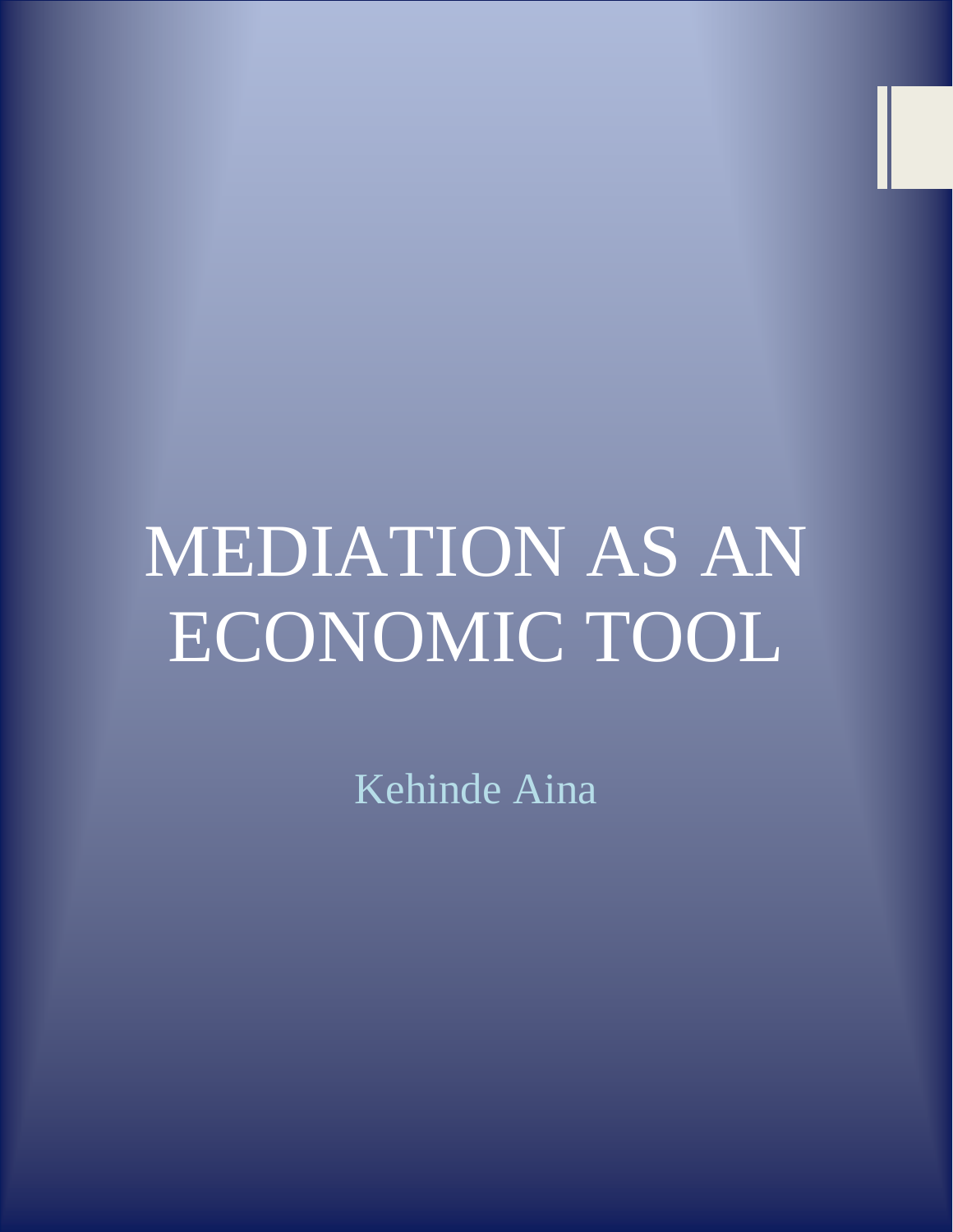# **MEDIATION AS AN ECONOMIC TOOL**

# *by Kehinde Aina*

*"….Not only do court battles represent unproductive time and effort-their results are legal rather than businesslike. It might well be that the best solution to a dispute between a dam builder and a hydroelectric turbine manufacturer would be a change in contract specifications and a promise of future work. But the law does not provide for this businesslike solution- the law only looks backwards to determine what happened in the past. Business, on the other hand, looks forward to what opportunities lie ahead. It is a poor fit.<sup>1</sup> "*

# **Introduction**

A major challenge confronting all the economies of the world is how to institute a justice system that maximizes harmony and simultaneously promotes economic growth of individual, enterprises and nations. For the legal profession, this challenge is more daunting considering its role as a major economic driver and most importantly, the fact that its tradition of conservatism coupled with an inclination towards litigation can no longer be trusted for solution to the emerging challenges of the contemporary business era. For instance, in spite of ourselves, the dynamics and potentials for conflict in the world of global business are expanding along with the growth in the magnitude, diversity, and complexity of transactions both domestically and internationally.

Today, domestic and international business transactions create complex legal, financial, and technical relationships; and involve numerous participants from many different countries, including multinational corporations, global financial institutions, sovereign governments, state enterprises, and international organizations. These business transactions may include international manufacturing joint ventures, multi-party strategic alliances, huge infrastructure construction projects, high technology licensing agreements, international franchising arrangements and production-sharing petroleum agreements.<sup>2</sup> This is aside from mergers, acquisitions and take-overs which domestic transactions may in particular necessitate. In addition, parties from countries throughout the world are negotiating and carrying out these complex transactions in an environment of diverse cultures, political instability, conflicting ideologies, differing bureaucratic and organizational traditions, inconsistent laws, and constantly changing monetary and economic variables.<sup>3</sup>

In this paper, I will show the link between the Law, Access to Justice and Economic Development and describe the antecedents which make inevitable, the new global wave of

<sup>&</sup>lt;sup>1</sup> F.Peter Phillips, The Emerging Role of ADR within the Business Sector, a paper delivered during the  $1<sup>st</sup>$  African ADR Summit , Nov.1 -2, 2006

 $^2$  Salacuse, J.W. <u>Mediation in International Business http://fletcher.tufts.edu/faculty/salacuse/pubs/mediation.html</u>

 $^3$  Salacuse, J.W. <u>Making Global Deals - Negotiating in the International Marketplace</u>. 1991. Boston: Houghton Mifflin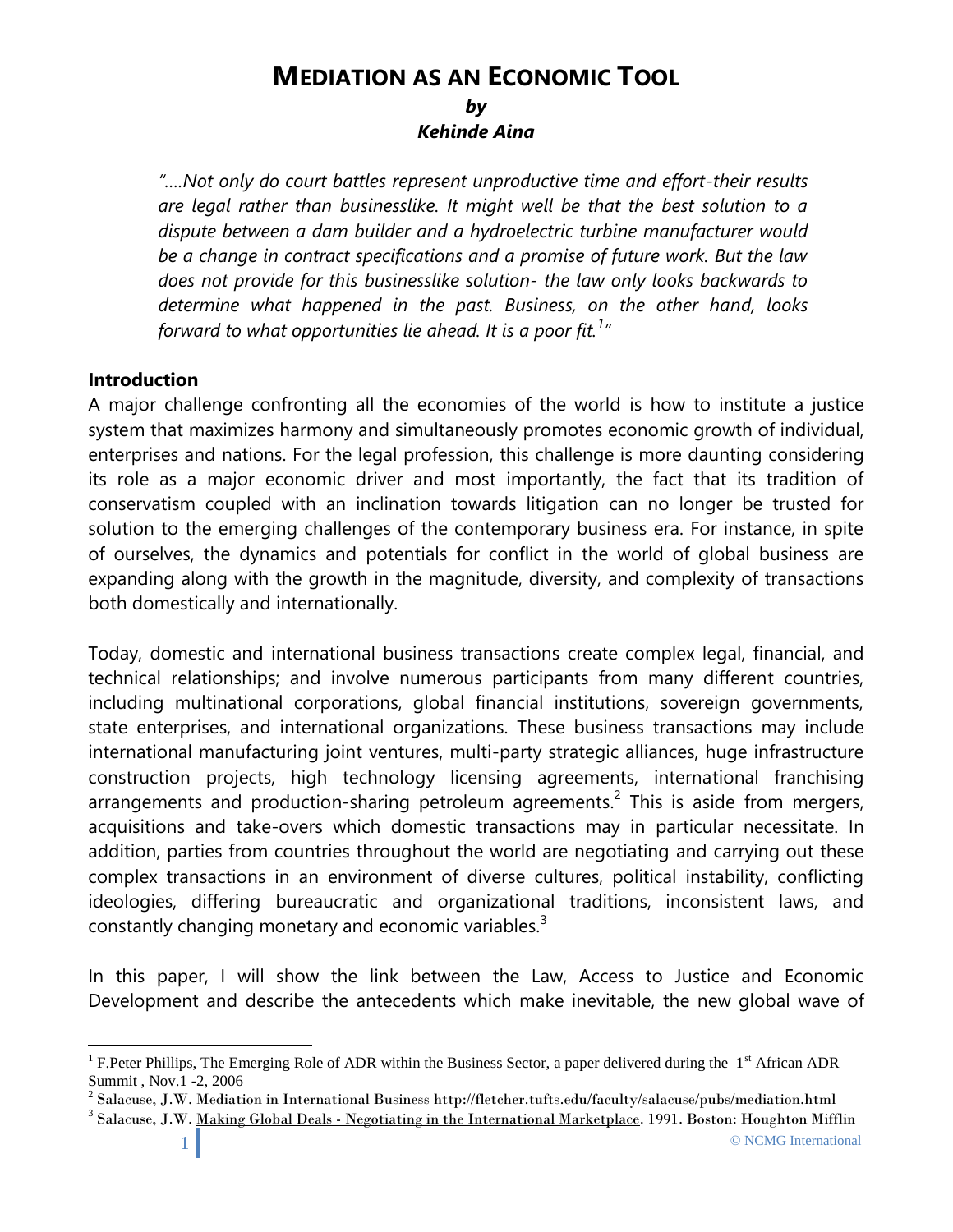justice system and its shift towards the development of the financial system. I will highlight the place of mediation in that wave; reflect on the advantages of mediation through some case studies; and itemize the strategies to entrench mediation as an economic tool. More to the point, I will underscore the central role of the lawyers in today's matrix of "border-less commerce."

# **Law, Access to Justice and Economic Development**

Max Weber<sup>4</sup> had earlier expounded the idea that the development of a market economy is dependent on an effective legal system founded on formal, universal rules which are uniformly applicable and predictable. In further justification of this position, Kao in his paper <sup>5</sup> gave the following apt illustration:

> *"A merchant who enters into a contract must know with reasonable certainty that her valid future expectations would be enforced by the state, based on the framework of substantive rules in which both parties operate, should the other party renege on the agreement. In other words, a modern legal system of autonomous rules, uniformly and consistently applied to yield a degree of predictability and legitimacy, promotes and furthers capitalist exchanges, and hence economic growth, because it allows economic players to base their decision making on criteria of formal rationality."*

However, that economic development is closely linked with credible set of laws is no longer an issue if ever it was. In modern times, to a large extent, the issue is how best these sets of rules should be interpreted, administered and enforced. This has become more overwhelming in view of growing sophistication of the world in both domestic and international trades. For instance, according to the "World Investments Report" for 2006, both the value of crossborder Mergers & Acquisitions rose to \$716 billion (an 88% increase) while the number of deals rose to 6,134 (a 20% increase). This is traceable to the emergence of transnational corporations (TNCs) from developing and transitional economies. While this high level of M& As reflected strategic choices of TNCs, it was also fuelled by the recovery of stock markets, which led to an increasing number of mega deals (each worth more than \$1 billion in transaction value). In 2005, there were 141 such deals, representing a total value of \$454 billion – more than twice the amount recorded in 2004. The fore going web of M & A's excludes domestic transactions involving banks, insurance and aviation as demonstrable by the trend in the Nigerian economy.

Quite regrettably, although Foreign Direct Investments (FDI) inflow to Africa shot up from \$17 billion in 2004 to an unprecedented \$31 billion in 2005, the region's share in global FDI

<sup>&</sup>lt;sup>4</sup> Max Weber on Law in Economy & Society 142 (Max Rheinstein ed., Max Rheinstein & Edward Shils trans, Harvard Univ. Press 1954 ) p.145

<sup>&</sup>lt;sup>5</sup> Lan Kao, Law and Development. Edited by Anthony Carty. New York, N.Y.: New York University Press, 1992, pp. 506.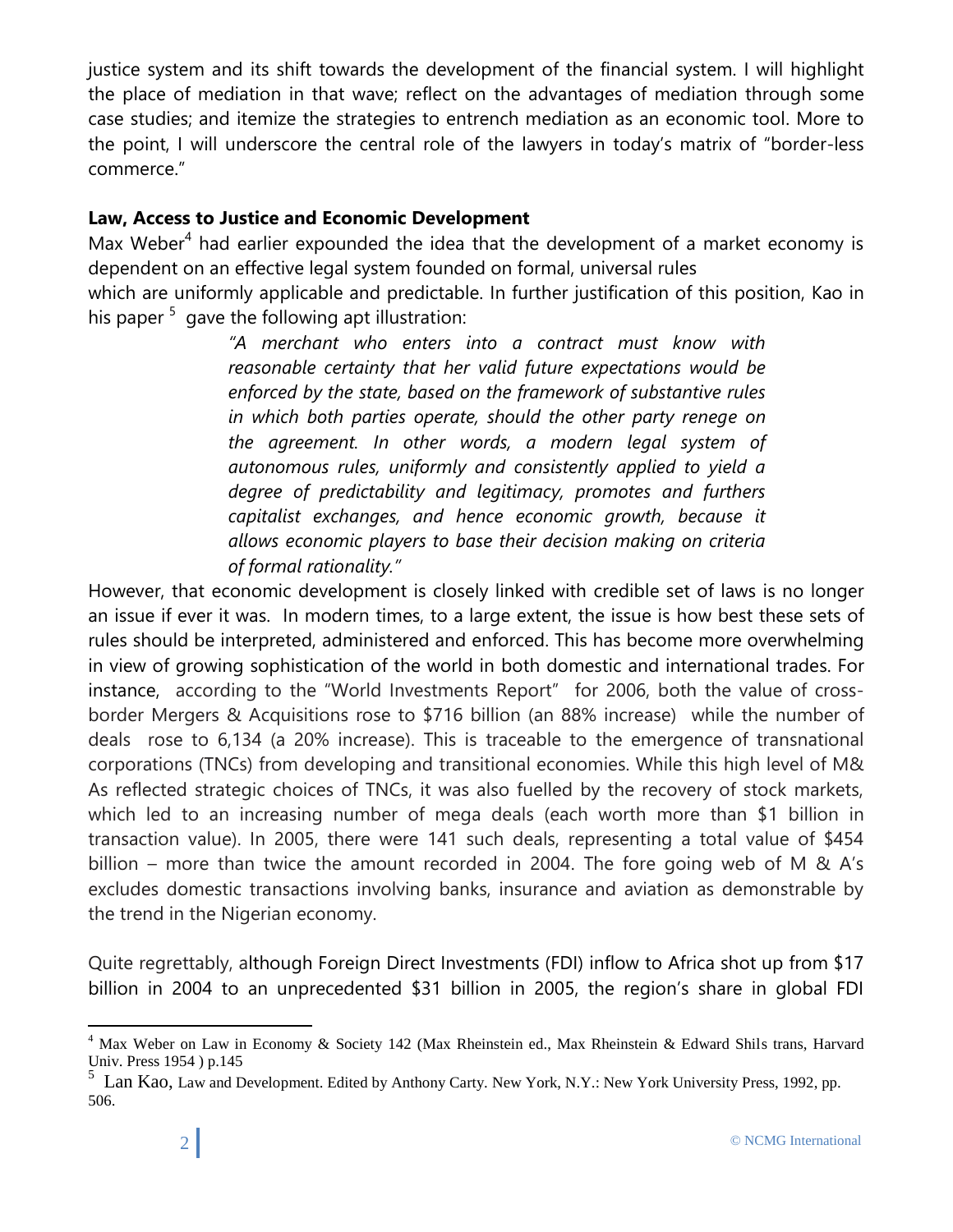continued to be low, at just over 3%. South Africa was the leading recipient, with about 21%. Arguably, this is in part due to political instability and the inefficiency of the justice system. For instance, economic cooperation depends largely on predictable political structure while a prominent feature of domestic and international investments is the universe of Agreements and International Agreements (IIAs) which respectively are becoming increasingly complex. Hence, interpreting and enforcing these agreements and other memoranda of understanding (MOU) in the event of disputes has continually posed a big challenge to the developing nations whose commercial transactions are governed by "regular contract clause" on dispute resolution and a regular judicial system for its interpretation.

# **Commercial transactions and "regular contract clause" on dispute resolution**

Until very recent times, it is the practice in some countries of the world, particularly in Nigeria for solicitors and legal advisors to insert in agreements and memoranda of understanding, a clause allowing parties to resort to the court for the interpretation of agreements in the event of a dispute. Also where reference was made to an Alternative Dispute Resolution (ADR) other than litigation, the choice has been in favor of arbitration which provides a forum for the disputants to present legal arguments and offer evidence to a neutral third party who makes a binding decision. Indeed arbitration has been a popular way of resolving contractual disputes among commercial people and institutions.

However, commercial transactions and cooperation in sensitive industries such as banking, insurance, engineering, aviation and telecommunication often entail time bound processes and require an enduring relationship. In the event of a dispute, these transactions require conflict management intervention which the facilities of arbitration and litigation may not always effectively afford. Put differently, they may not be appropriate options of first choice or immediate resort in the event of a dispute. For instance both arbitration and litigation involve adversarial process which may portend danger for future business relationship if not appropriately employed.

# **Commercial transactions and the constraints of the "regular judicial system"**

Generally, in most economies particularly the developing economy , the administration of justice is fraught with myriad problems which include understaffing; over work; lack of working materials and resources ; poor pay for judges; inadequate training programme and lack of experience; poor system of judgment enforcement ; delay in the adjudication of disputes; and expense of litigation. Although each of these problems by itself does impede access to justice, however the most common challenges to commercial transactions that nations have had to face are delay, expense of justice and more importantly efficient delivery of justice.

Regrettably, the twin challenge of delay and expense flowered mostly in countries where the justice system is characterized by adversarial court room contests. In Nigeria, perhaps nothing best evidences the foregoing than the comments aptly made by Hon. Justice Chukwudifo Oputa, a now retired jurist of the Supreme Court of Nigeria: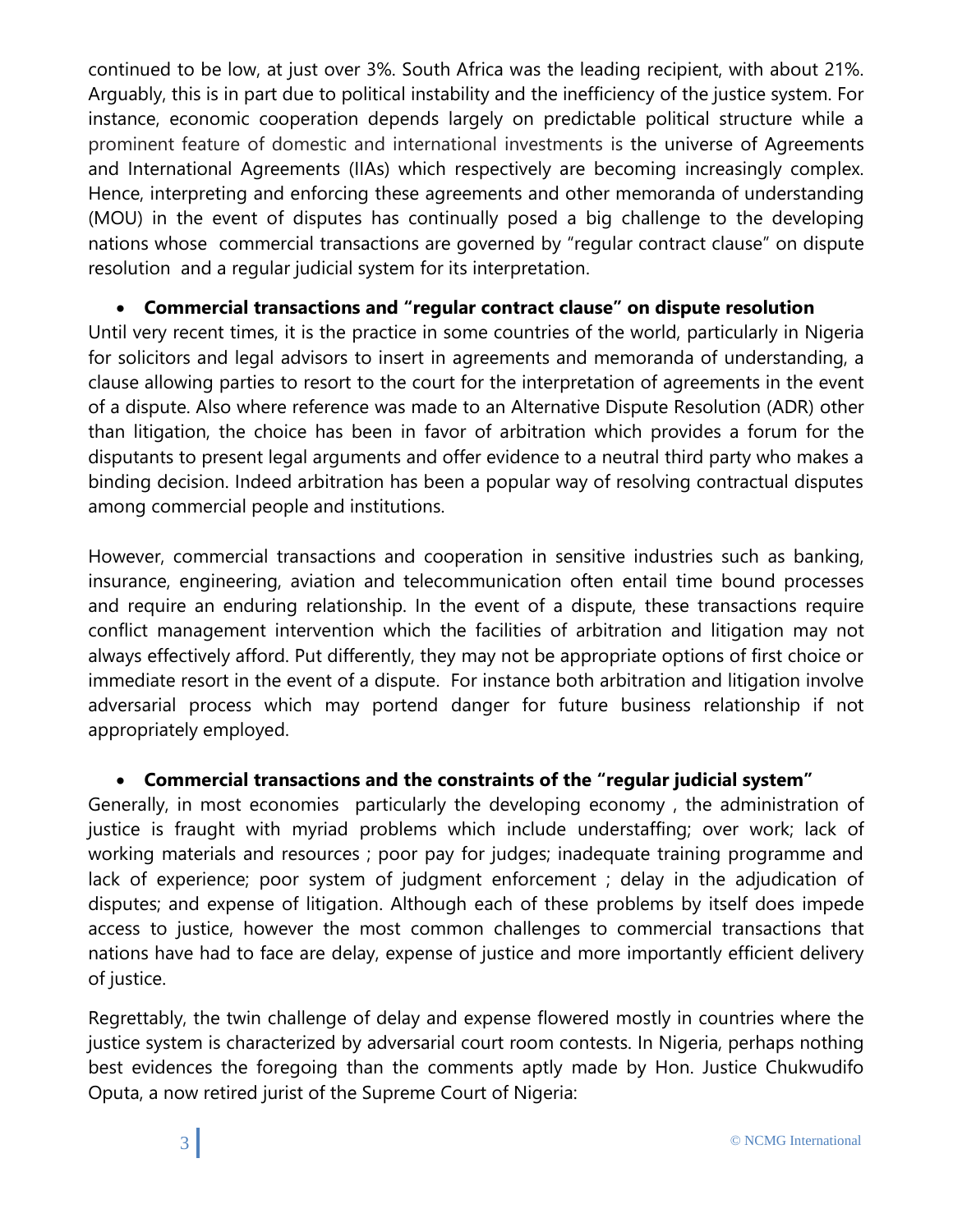*"The administration of Justice in our courts suffers from two major constraints, namely delay and expense. If it takes 7-10 years to decide a case, a prospective litigant may decide not to go to court at all. But the one thing that frightens litigants away from the courts is the inordinate expense which has to be incurred with the result that a very large proportion of country men are, as it were, priced out of our legal system."*

Another jurist, Hon. Justice O.O Oke expressed similar sentiments when she said:

*"Delay in resolution of disputes among parties is definitely a primary enemy of justice, peace and stability in any community or society. Frustration, distrust and anger keep rising during trial …. If we have been in "bondage" of case congestion in our courts, why can"t we explore other means of dispute resolution that will give us the "freedom" we need…?*"

In further proof, statistics provided by the Judiciary proved a stunning eye opener to the enormity of these challenges facing the courts and how ill equipped the system has been. For example in Lagos State, an annual report by the Ministry of Justice in 1990 provided the following statistics within the year:

- 9,929 fresh cases were filed
- 23, 197 remained pending
- It took an average of between 5-7 years to conclude an average civil case
- 8-10 years (conservatively) to resolve land disputes

Indeed, Hon. Justice O.O.Oke clearly described the state of the judicial system and the need for a revolution when she said:

*"Our courts are overflowing with cases. Congestion in the courts has generated more anger, more agony in the parties. Each Honourable Judge has not less that Three Hundred cases pending before him with new ones on a daily basis. We must not forget that proceedings are still being recorded in long hand and with other various technical problems, some cases last over 10 years from the date of filing. For instance, in my court, I have over 20 years old cases inherited by me from retired Judges. These are cases that have gone before two or three Judges before coming to my court. I remember vividly that suit No. LD/469/77, A.J. Lawal & Anor Vs. Santos is 26 years old, Suit No. LD/89/74 Mrs. S. A. Abudu Vs. Alhaja T. Ogunbambi & Anor. Is 29 years old, while suit No. LD/4/78 Sipeolu & Anor. Vs. AIICO Eng. Group Nig. Ltd. is 25 years old> I have about 50 cases that are more than 10 years old and 140 cases that are over five years old."*

Countries with well advanced technology have also been faced with the challenges of an ineffective justice system. In the United States of America, as far back as in the late 1970s, there was growing discontentment with the public justice system by many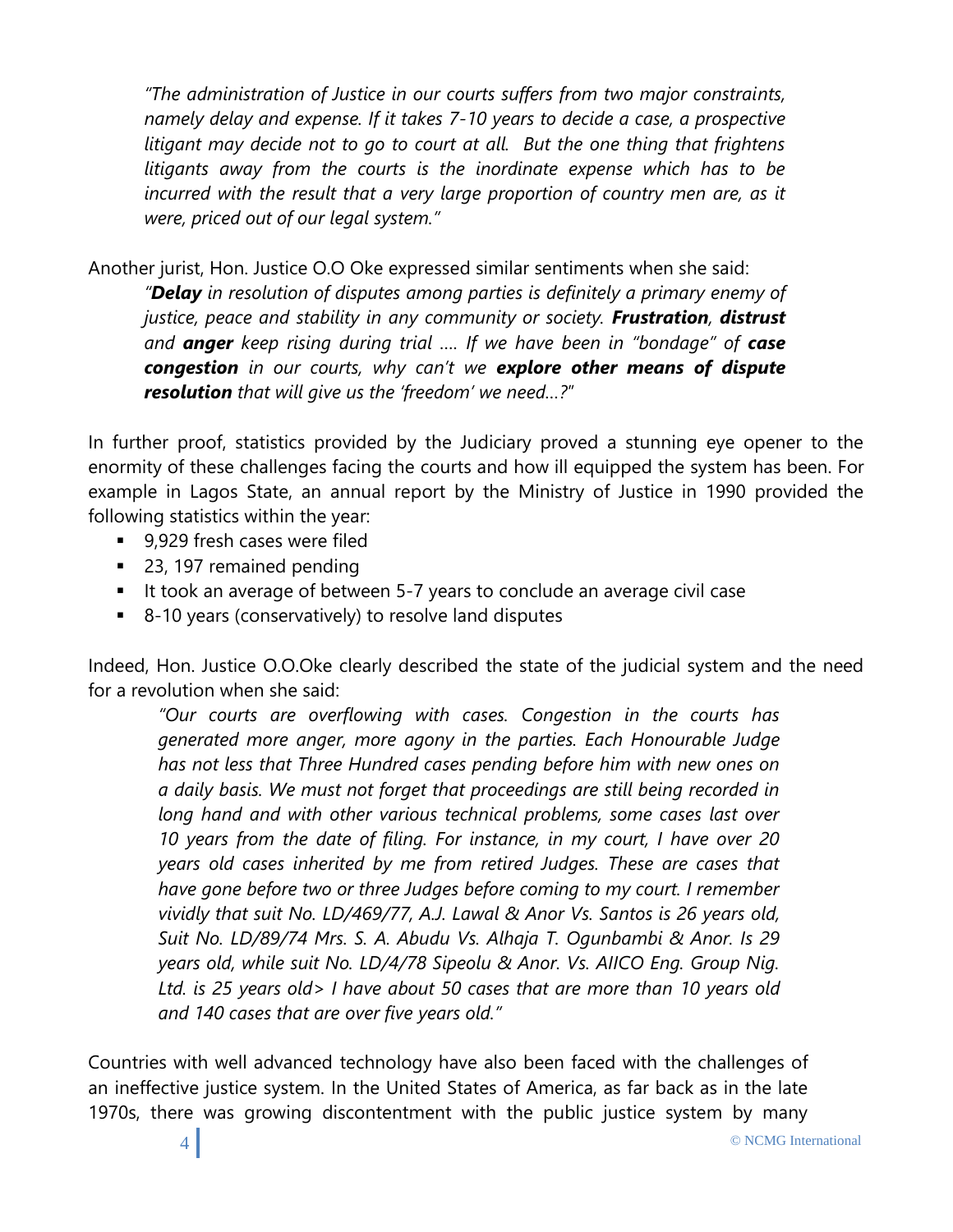business leaders. The reasons for this dissatisfaction were several: cost, delay, belligerence, limits of legal solutions, lack of legal solutions, lack of certainty and uniformity and waste.<sup>6</sup>

In England, Lord Woolf started his two year enquiry into Access to Justice in 1994 and noted in his interim report of 1995 that litigation was not the only means of achieving a fair, appropriate and effective resolution of commercial disputes. According to Sir Henry Brooke,<sup>7</sup> it was the report of Lord Woolf that there was a need to increase awareness of what ADR offer among legal practitioners and the general public, and it was desirable to consider whether the various forms of ADR had any lessons to offer to the courts in terms of practices and procedures.

The ineffectiveness of a legal system that offers the mono-option of litigation to commercial disputes was also a concern in Canada, as the Chief Judge of Ontario, Canada rightly observed:

*"People attend lawyers with problems they want resolved, not problems they want litigated. A trial is only one way to resolve a case, yet a trial is the only option offered by the court- administered system. Lawyers and their clients deserve better."*

# **Mediation as an Economic Tool**

Traditionally, companies engaged in business disputes have not actively sought the help of mediators. They have first tried to resolve the matter themselves through negotiation, but when they judged that to have failed, they have immediately proceeded to arbitration. Various factors explain their failure to try mediation: their lack of knowledge about mediation and the availability of mediation services, the fact that companies tend to give control of their disputes to lawyers whose professional inclination is to litigate, the belief that mediation is merely a stalling tactic that only delays the inevitability of an arbitration proceeding<sup>8</sup> and, more importantly, the fact that arbitration was fast donning the cloak of litigation not just in style but in its effect on business relationships.

With increasing recognition of the disadvantages of arbitration, some companies are beginning to turn to mediation to resolve business disputes. Increasingly, when a dispute can be quantified, for example the extent of damage to an asset by a partner's action or the amount of a royalty fee owed to a licensor, the parties will engage an independent third party such as an international accounting or consulting firm to examine the matter and give an

 $\overline{a}$ 

8 Salacuse *op.cit*

<sup>6</sup> Phillips, *op. cit*

 $^7$  Sir Henry Brooke, Judicial Reforms and the Emerging Role of the Judge in the Dispensation of Justice; Unpublished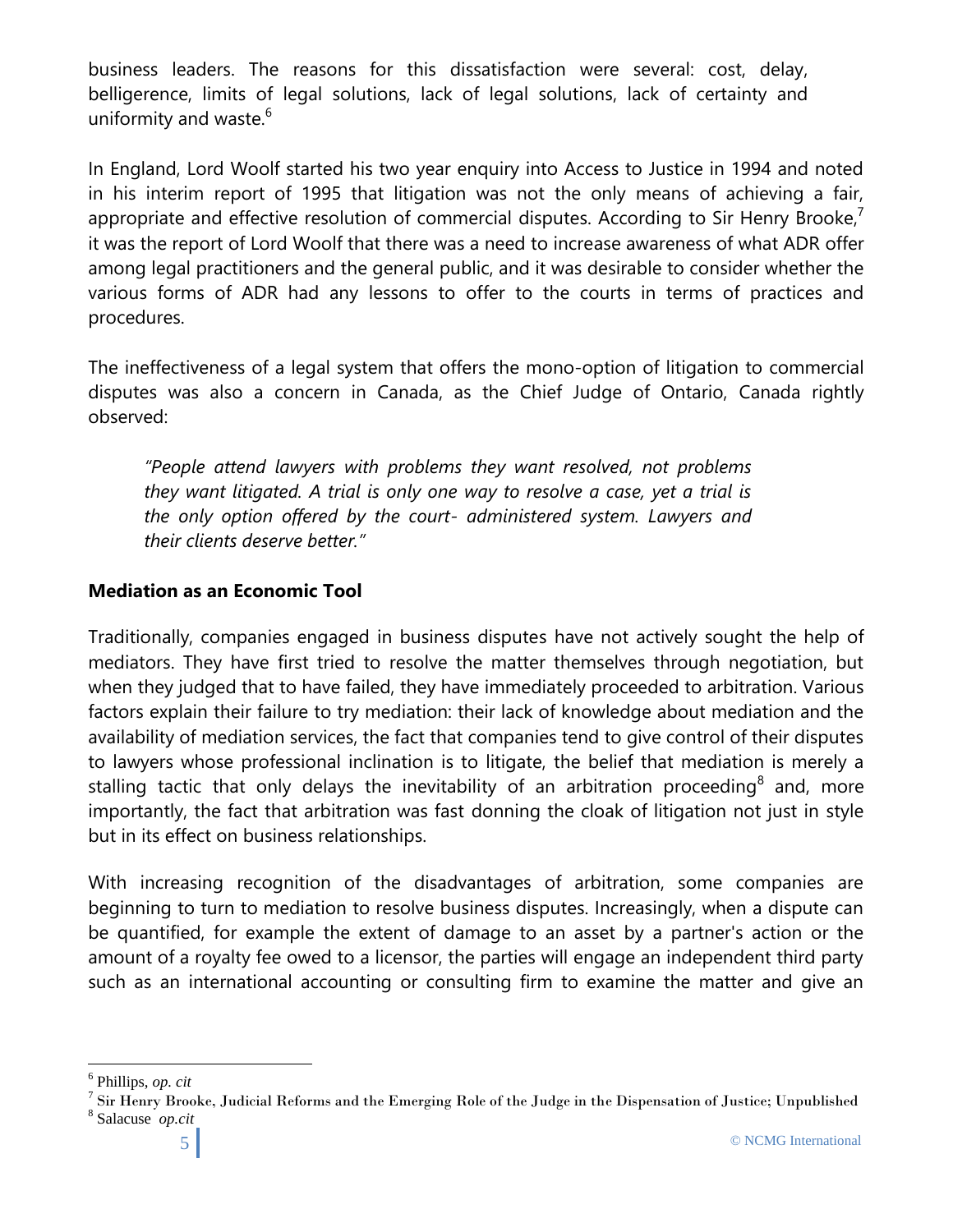opinion. The opinion is not binding on the parties but it has the effect of allowing them to make a more realistic prediction of what may happen in an arbitration proceeding.<sup>9</sup>

In the United States, mediation has been accepted because its features directly addressed the very problems of the business community. According to Phillips, mediation has addressed business concerns in United States of America in the following aspects:

> *"Cost: Mediation takes one day, sometimes a few more. And preparation is nothing as costly or time-consuming as preparing for adjudicatory, contested processes like arbitration and litigation.*

> *Delay: The parties themselves control the timing and the length of the mediation proceeding. It can happen next month, next week or tomorrow, depending on what the parties themselves think is most likely to accomplish the task of settling the case.*

> *Belligerence: Accusations and other emotionalism are part of any disagreement. But in mediation they occur in a conference room, behind closed doors, and once emotions are vetted they are put aside in favor of acting like business people. Companies engage in mediation in order to get the matter behind them, not in order to be vindicated at great expense. So the toll on business relationships is minimized.*

> *Limits of Legal Solutions: There are no legal limits to the outcome of mediation. Very frequently, a mediated solution to a business dispute will involve reforming the contract, apologizing, agreeing to do future business, or making a recommendation for later hiring. None of these remedies is available to a court, yet they are the very essence of doing business."*

> *Lack of Certainty and Uniformity: Mediation does not create legal precedent; it does not involve matters other than the dispute at issue; and its contours and repercussions are within the control of the private parties. The disputants themselves can agree upon the impact of the settlement.<sup>10</sup> "*

In the United Kingdom, as Sir Henry Brooke<sup>11</sup> vividly recalls, when Lord Woolf started his twoyear inquiry into Access to Justice in 1994, the judges of the Commercial Court had already adopted a practice of staying proceedings for a month if they thought that there was a reasonable prospect of having the matter resolved in some other way if the parties set their minds to it. The eminent jurist related that Mr Justice Colman, who has been one of the foremost proponents of ADR in that court, explained concisely in one of his judgments that

<sup>&</sup>lt;sup>9</sup> Salacuse Ibid

<sup>10</sup> Philips, *op. cit*

<sup>11</sup> Brooke ,*op. cit*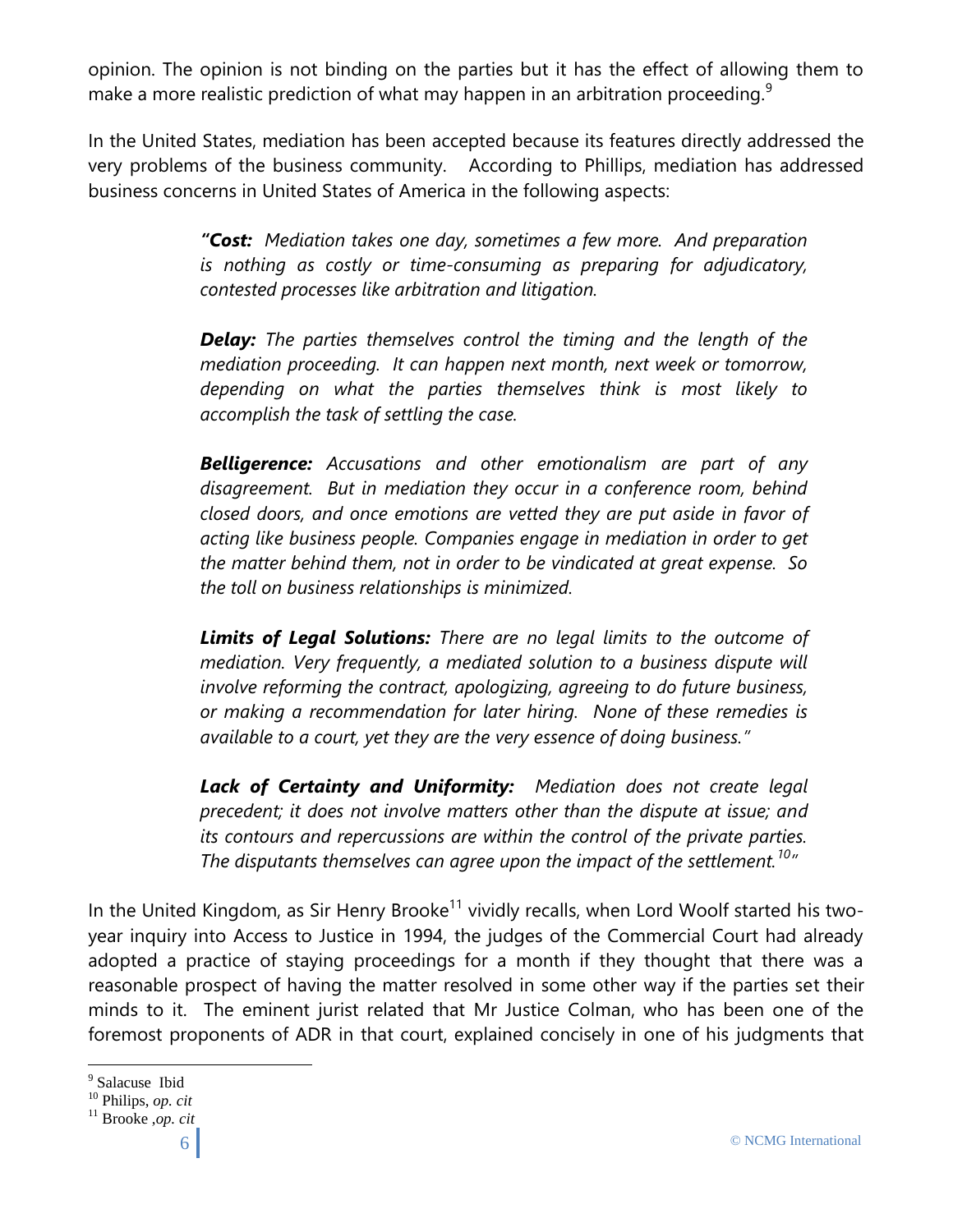commercial mediation *"… as a tool for dispute resolution was not designed to achieve solutions*  which reflected the precise legal rights and obligations of the parties. Instead it achieved *solutions that were mutually acceptable to both sides at the time of the mediation."*

#### **Mediation and Advantages**

Mediation is a process for resolving disputes with the aid of a neutral. The neutral's role involves assisting parties, privately and collectively, to identify the issues in dispute and to develop proposals to resolve the disputes. Unlike arbitration, the mediator is not empowered to decide any disputes; accordingly the mediator may meet privately and hold confidential and separate discussions with the parties to a dispute.

Simply put, mediation is negotiation assisted by a third party. If the disputants are unable to resolve their dispute by negotiation, a third party who is usually referred to as Mediator, conciliator, or facilitator, may be called in to help them. The mediator's sole function is not to decide the issues or determine right or wrong, but to help the disputants resolve their conflict consensually. This is why mediation is often called, "turbocharged negotiation" as the primary function of the mediator is to help facilitate negotiations among the parties. The distinction between the role of a third party mediator and a third party judge or arbitrator is crucial. While the latter decides the dispute for the parties, the role of the skilled neutral mediator is to act as a catalyst by helping the parties in identifying and crystallizing each side's underlying interests and concerns; carry subtle messages and information between the parties; explore bases for agreement and develop a co-operative, problem solving approach. The common denominator to all these efforts by the mediator is the enhancement of communication between the parties in conflict. The important point with respect to both negotiation and mediation as participatory alternatives is that the disputants themselves retain control over the process and the outcome.

Mediation may be compulsory, under the terms of laws or court rules, or may be voluntary, by agreement of the parties. Some jurisdictions have rules requiring mediation of disputes at some point in the litigation process. Voluntary mediation may be undertaken under terms of a mediation clause by which parties to an agreement agree in advance to submit any disputes to mediation. Such mediation clauses are common in agreements in which the parties seek to resolve their disputes in a manner which avoids hostility and preserves an ongoing relationship. Mediation agreements also may be made at the time a dispute arises.

Mediation services may be provided by an organized tribunal. In some jurisdictions, bar associations and institutes may offer mediation service provided by mediators who undergo mediation training and so earn the privilege of becoming a member of the tribunal's panel of mediators. Private organizations, both profit and non-profit, may maintain mediation tribunals. These tribunals may maintain panels of mediators and may have rules governing the conduct of mediation proceedings.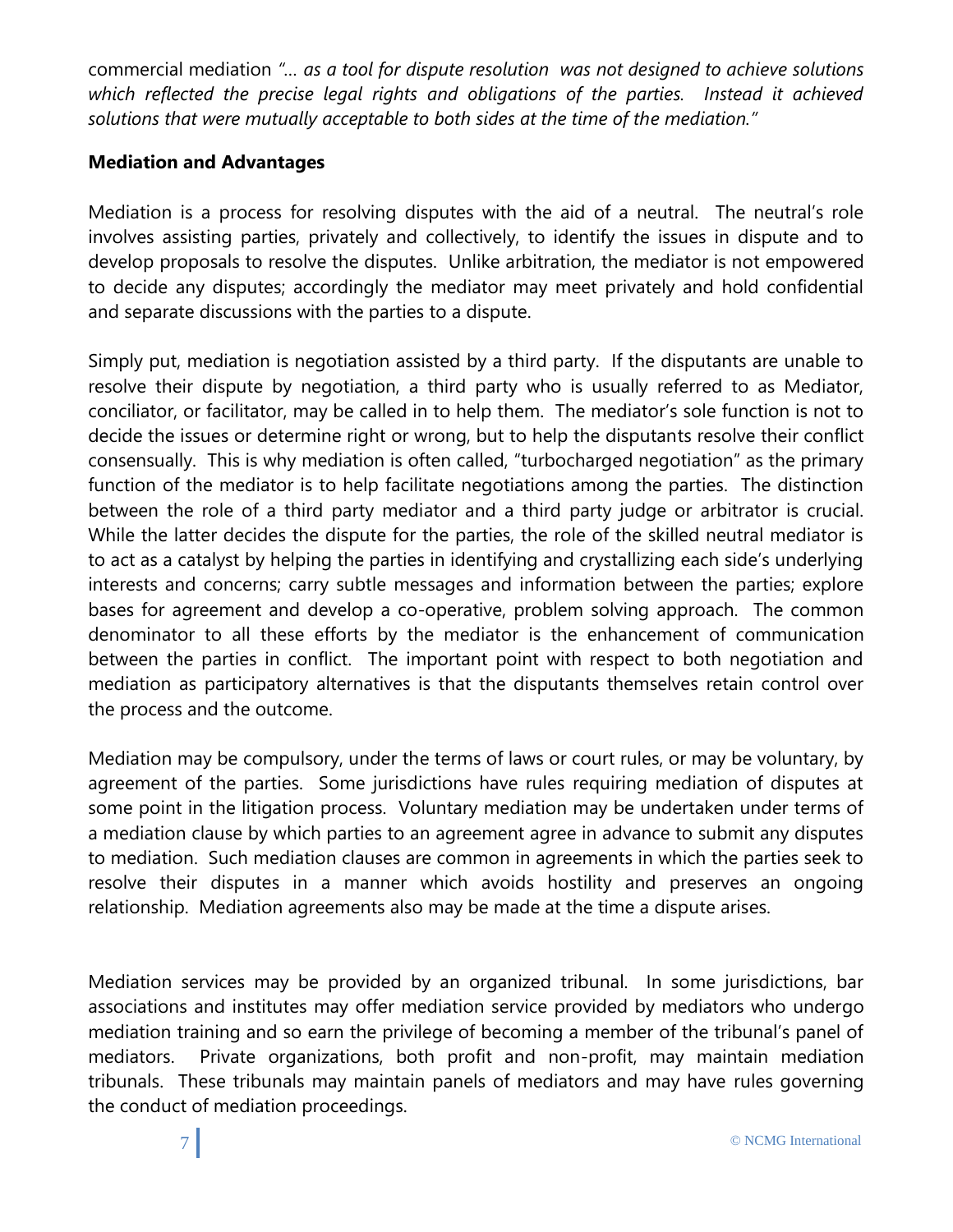No doubt, mediation is the sleeping giant of ADR. Indeed, the state of the art is towards participatory alternatives, especially mediation. The reason why mediation, of all ADR techniques seem to have special appeal to the corporate world has to do with its nature, flexibility and most especially, its ability to restore business relationships. Mediation helps business people to approach their disputes, not as antagonists but as joint problem solvers. While virtually every other dispute resolution process cedes all or part of the power to determine outcome to a third party, mediation has the appeal of being an informal, voluntary, loosely structured process in which the mediator facilitates communication, encourages exchange of information and ideas, tests the reality of parties perceptions and ideas, advises, suggests and translates, all in a bid to detoxify the emotional climate. Besides, the very process of mediation is an educational one in that disputants are by the process somehow empowered to resolve future disputes on their own. However, a decision as to the process of choice is best determined by the nature of the case and the goal to be achieved.

Another principal reason businesses are turning to mediation is because the process presents an opportunity, beyond the mere exchange of money or other tangible considerations, for creative solutions. Moreover, the mediation atmosphere of acknowledging that disputes may involve feelings and egos, as well as business considerations, can spur the settlement process by allowing the release and acknowledgement of emotions in a neutral, dignified environment. No doubt, the exchange of money or other items of material value (as would occur in an adversarial proceeding such as litigation or arbitration) is a usual component of compromise and settlement. However, mediation presents an opportunity to expand parameters for resolutions from the mere exchange of value to "expansion of the pie". A resolution may include new or further business dealings or the use of non-monetary values such as recommendations, introduction or apologies - tools most often underestimated in dispute resolution.

#### **Mediation: How it works**

The Mediation session usually gets underway with an initial meeting where ground rules are laid down for the session. After the preliminaries, each party explains how he /she views about the issue. The Mediator may meet each party separately for clarification and deliberation and to explore options. This is referred to as the caucus meeting. At the meeting, the mediator clarifies each party's version of the facts, priorities, positions, explores alternative solutions and seeks trade –offs. A joint session is convened as soon as there is an appearance of common ground, where differences are narrowed down and offers are formalized to gain agreement. The terms of settlement reached are reduced into agreement and signed by parties.

Needless to state, the "Multi-Door thinking" has found its way into Nigerian case law. In **Chief John Kushimo Vs. Disc Engineering Limited,** the Claimant, a subscriber to the cable television of the Defendant asked the court for certain reliefs, based on the claim that a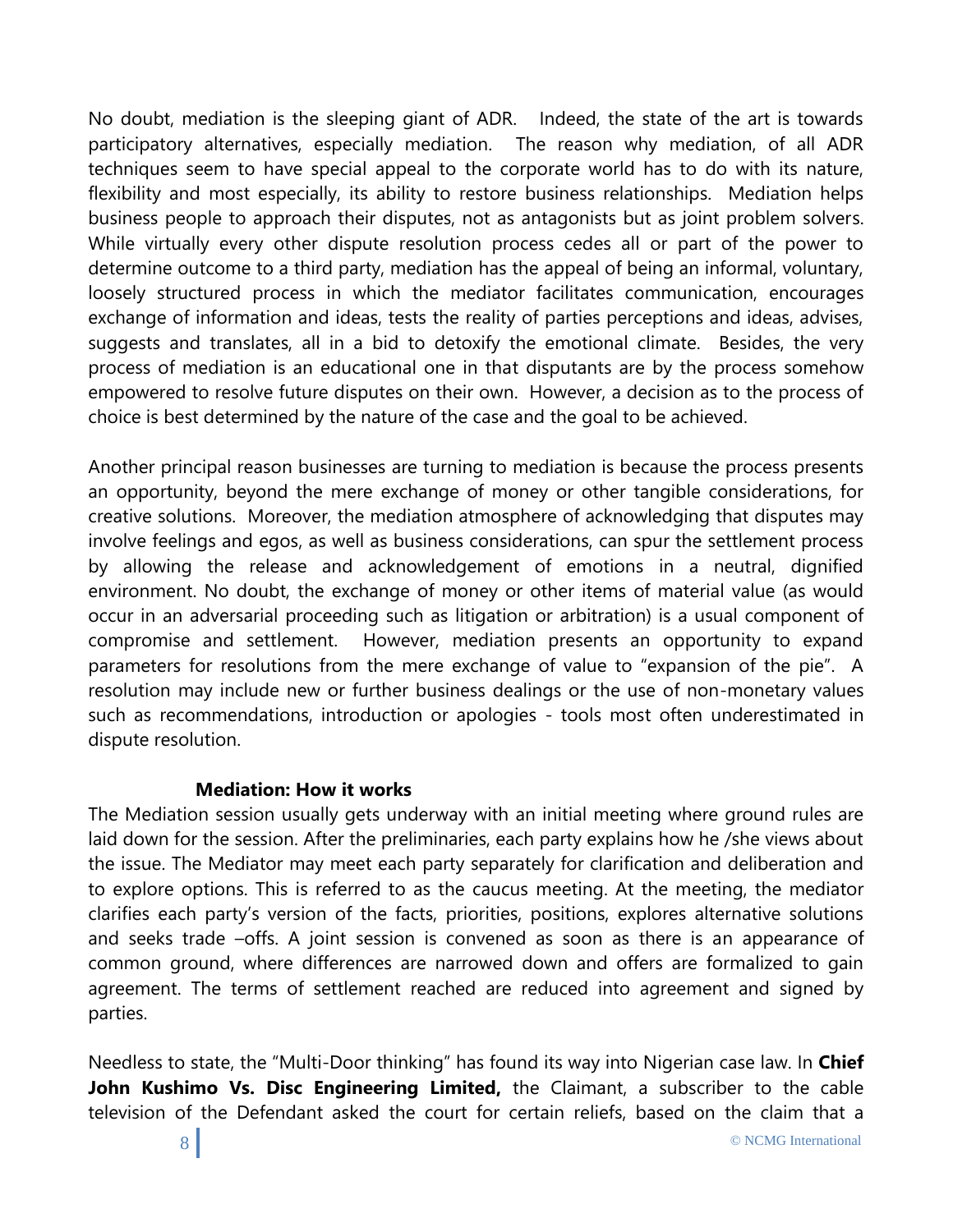decoder he bought from the Defendant became faulty and were repaired by the Defendant at a cost; furthermore, less than a week after the repairs, despite his payment of the quarterly fees, two out of the four channels paid for were scrambled, whilst pictures from the other two were hardly visible. The Claimant stated that this amounted to a breach of contract as he got no satisfaction for the payment he had made.

The court after a consideration of the case for both sides referred the dispute to The Lagos Multi-Door Courthouse for an amicable resolution. However at the insistence of the Claimant, the matter was not mediated upon. Holding in favour of the respondent, Hon. Justice Okunnu-Shu'aib stated:

> "*The Claimants insistence on proceeding with his court case has, however, failed him. I have no doubt that he would have been happier with whatever decision was arrived at had he had talks with the Defendant, whether on their own as the Defendant had suggested, or with the expert assistance of The LMDC. This should have been a case settled in a more conciliatory manner."*

The approach or disposition displayed by the Nigerian Judge is very much in tune with recent trends in other jurisdiction, one of which is the United Kingdom where in the highly celebrated case of Dunnet v. Railtrack<sup>12</sup>, the appellant was denied costs inspite of winning on appeal .Why? Simply because the appellant refused the offer of mediation.

# **Paving role for Mediation in commercial transactions**

# **Construction Industries**

Construction activities include many parties, involve highly technical complexities, and take a long time to complete. The possibilities for conflict among the participants are virtually endless. Therefore it is essential for all concerned that disputes among the parties not impede the progress of the project. It will be onerous and most ridiculous to expect parties to resort to arbitration or litigation on each occasion that dispute arises in the implementation of a project that may take years to end. A typical construction contract may therefore provide a clause allowing a consulting engineer, review board, permanent referee, or dispute advisor, with varying powers, to handle disputes as they arise in a way that will allow the construction work to continue. Sometimes, as in the case of a consulting engineer, the third person will have the power to make a decision, which may later be challenged in arbitration or the courts; sometimes as in the case of dispute advisor the third person plays the role of a mediator, by engaging in fact finding or facilitating communication among the disputants.

A particular case worthy of note is how the Dispute Review Board (DRP), which was used in the construction of both the Channel Tunnel between England and France and the new Hong Kong Airport and is now required by the World Bank in any Bank-financed construction project having a cost of more than \$50 million. Under this procedure, a Board, consisting of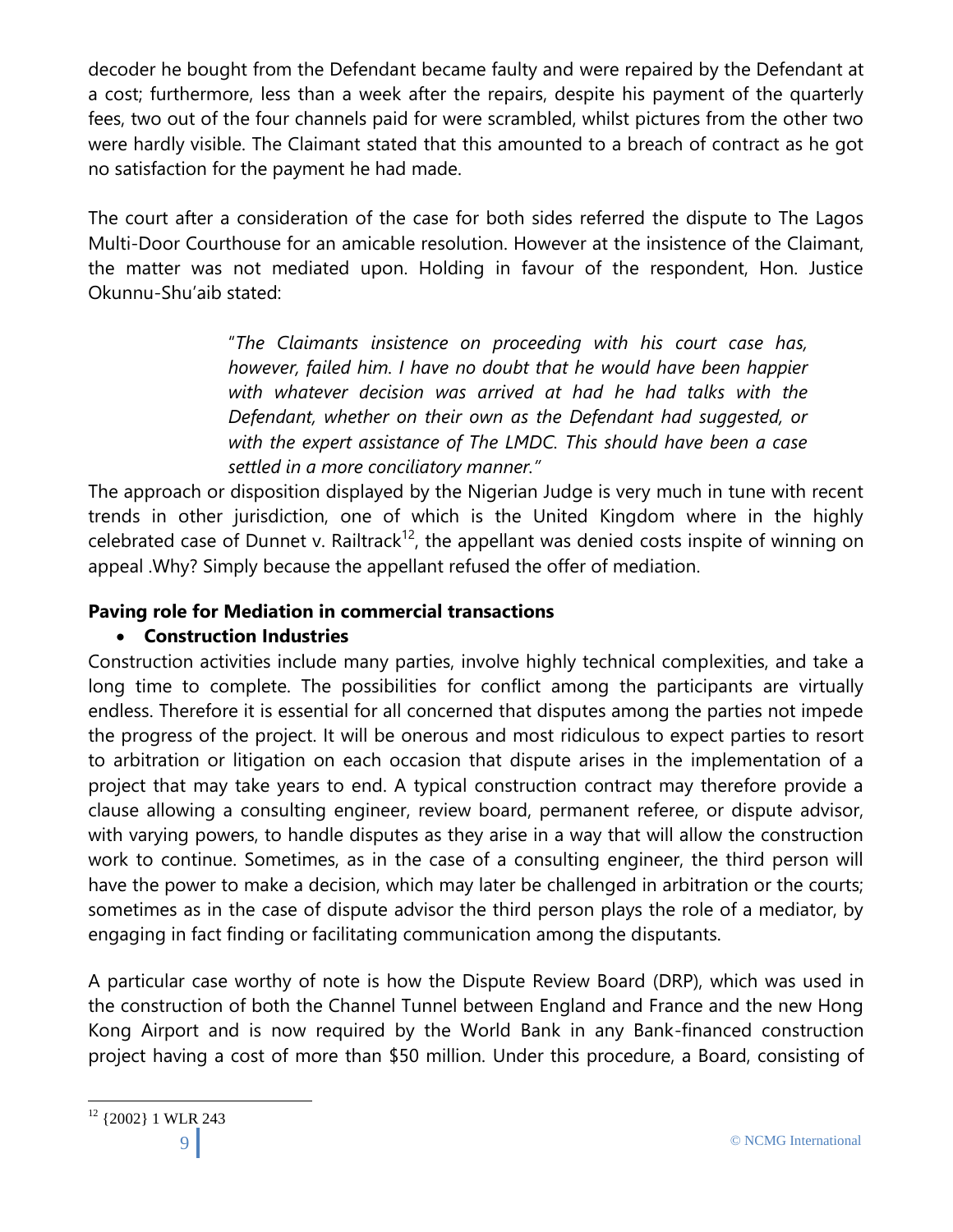three members, is created at the start of the project. One member of the board is appointed by the project owner and a second by the lead contractor. The third member is then selected either by the other two members or by mutual agreement between the owner and the contractor. The Board functions according to rules set down in the construction contract. Generally, it is empowered to examine all disputes and to make recommendations to the parties concerning settlement. If the parties to a dispute do not object to a recommendation, it becomes binding. If, however, they are dissatisfied, they may proceed to arbitration, litigation or other form of mandatory dispute settlement.<sup>13</sup>

#### **•** Show Business

Building relationship is particularly important when nurturing a star in show biz. The potentials of a star are awesome and often hidden when they just start off. It does behove professionals such as lawyers, consultants, producers and managers who start off with them to work into their contracts the mechanism of negotiation and mediation in the event of dispute. The story of a lawyer called Ron Shapiro vividly underscores this point.

*Long before Oprah Winfrey became a household name and got so big and no longer needed a second name, she was represented by a lawyer named Ron Shapiro. Ron helped navigate Oprah"s career as she climbed the major market ladder. She was hot and everybody had their eyes on her, including a very aggressive agent in Chicago. He pursued her ardently. Initially she resisted. But he wouldn"t give up. Not long after that, Ron got one of those phone calls that starts with "Ron, this is really hard to say, but….." Oprah went on to tell Ron how much she appreciated all the good work he"d done for her, how she hoped they could stay friends and may be even work together again someday. Thus Ron lost Oprah Winfrey. But that is not the humbling part of the story. According to one of the attorneys in Ron"s office, Oprah still owed the firm some commissions. On a strictly legal basis, the lawyer was right but, Ron"s instinct told him to drop it, but he refused to follow his instincts. He sued. Oprah and her new agent fought it. The matter was settled and Ron"s firm got their money. But, it was a short-term gain and a life-time loss of opportunities and goodwill.*

# **Joint Ventures and mega transactions**

One of the few published accounts on conciliation involving the above mentioned concerns the first conciliation conducted under the auspices of the International Centre for Settlement of Investment Disputes (ICSID)<sup>14</sup>. ICSID, an affiliate of the World Bank created by treaty in 1964, provides arbitration and conciliation services to facilitate the settlement of investment disputes between host countries and foreign investors. One such dispute, between Tesoro Petroleum Corporation and the government of Trinidad and Tobago, arose out of a joint venture which the two sides established in 1968, each with a 50% interest, to develop and

<sup>&</sup>lt;sup>13</sup> Bunni, Nael G. "Major Project Dispute Review Boards." 1997. In-House Counsel International (June-July 1997). pp. 13-15

<sup>14</sup> Nurick, L. and Schnably, S.J. "The First ICSID Conciliation: Tesoro Petroleum Corporation v. Trinidad and Tobago." 1986. ICSID REVIEW, 1. pp. 340-353.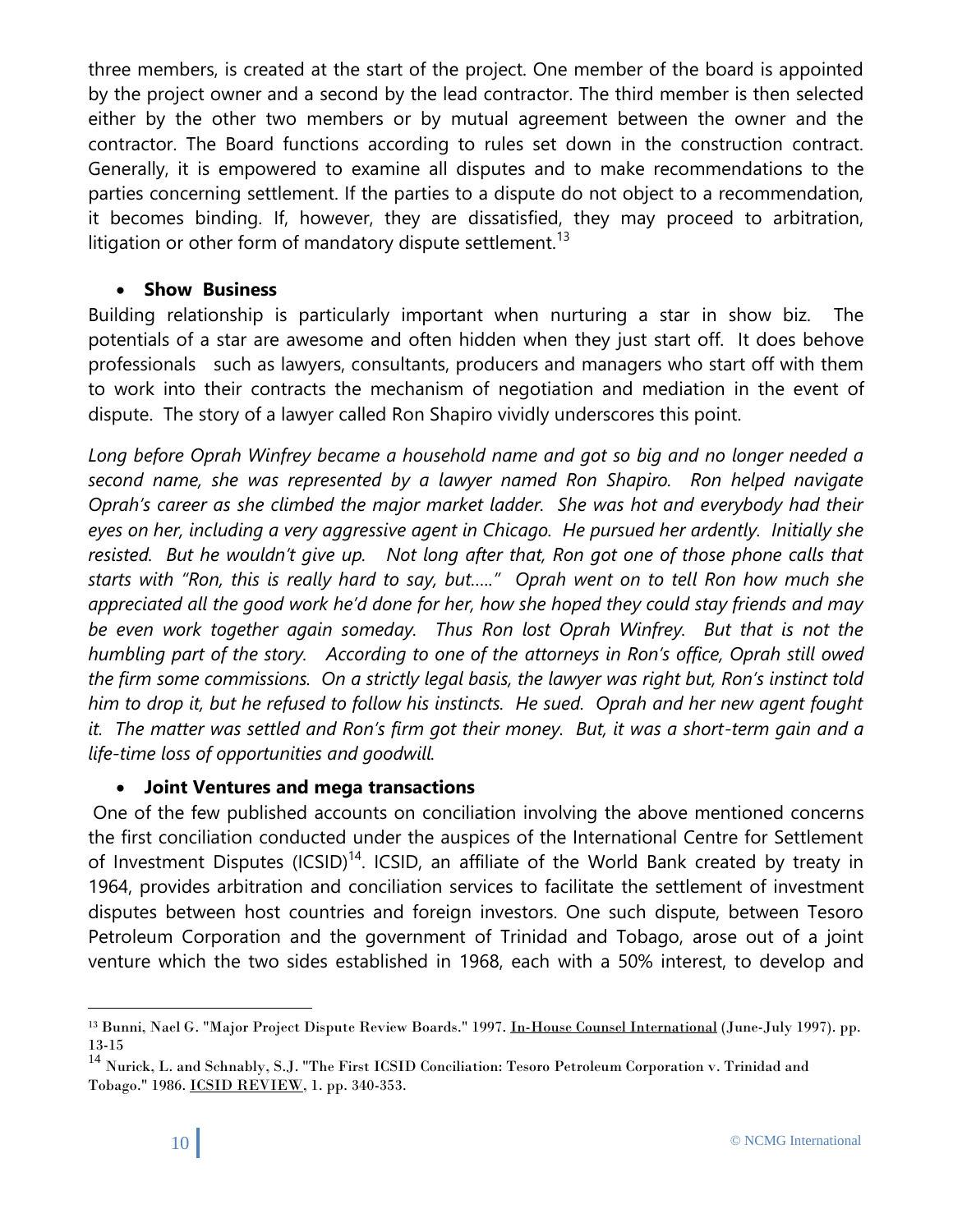manage oil fields in Trinidad. By their joint venture contact and subsequent agreements, the two partners developed a complex arrangement on the extent to which profits would be paid as dividends or reinvested to develop additional oil properties. Their joint venture agreement also provided that in the event of a dispute the parties would first attempt conciliation under ICSID auspices, but if the dispute was not settled within six months from the date of the conciliation report, either party could then commence ICSID arbitration.

By 1983, following the rise of oil prices and continued turbulence in world petroleum industry, Tesoro and the Government of Trinidad and Tobago were embroiled in a conflict over whether and to what extent to use accumulated profits for payment of dividends to themselves or for reinvestment to develop new oil properties. Finally, Tesoro decided to sell its shares and pursuant to their agreement offered them first to the Trinidad and Tobago government. The two parties then began to negotiate a possible sale, but appeared to make little progress. In August 1983, Tesoro filed a request for conciliation with the ICSID Secretary-General, claiming that it was entitled to 50% of the profits as dividends and that the government had breached the joint venture agreement on dividend payments.

The ICSID rules, recognizing the importance of a conciliator in whom the parties have confidence, gives the parties wide scope in the conciliator's appointment. The rules allow them to choose anyone, provided he or she is "of high moral character and recognized competence in the fields of law, commerce, industry, or finance, who may be relied upon to exercise independent judgment." Tesoro and the Trinidad and Tobago government agreed to a single conciliator (instead of a commission of three or more conciliators as the Rules allow) and through direct negotiations chose Lord Wilberforce, a distinguished retired English judge, in December 1983 to serve as their conciliator.

Lord Wilberforce held a first meeting of the parties in March 1984 in London, where they agreed upon basic procedural matters, including a schedule for the filing of memorials and other documents by the parties in support of their positions. The parties proceeded to file their memorials and then met once again with Lord Wilberforce in July 1984 in Washington, D.C. In this meeting, at the conciliator's suggestion, they agreed that no oral hearing or argument by the parties would be necessary, that the parties could submit to Lord Wilberforce their views in confidence on what might constitute an acceptable settlement, and that thereafter Lord Wilberforce would give them his recommendation.

In February 1985, Lord Wilberforce delivered a lengthy written report to the parties, in which he stated that his task as a conciliator had three dimensions: 1. to examine the contentions raised by the parties; 2. to clarify the issues in dispute; and 3. to evaluate the respective merits of the parties positions and the likelihood of their prevailing in arbitration. Thus, he saw his task as giving the parties a prediction of their fate in arbitration, with the hope that such prediction would assist them in negotiating a settlement. He concluded his report with a suggested settlement, which included a percentage of the amount sought by Tesoro, based on his estimate of the parties' chances of success in arbitration on the issues in dispute.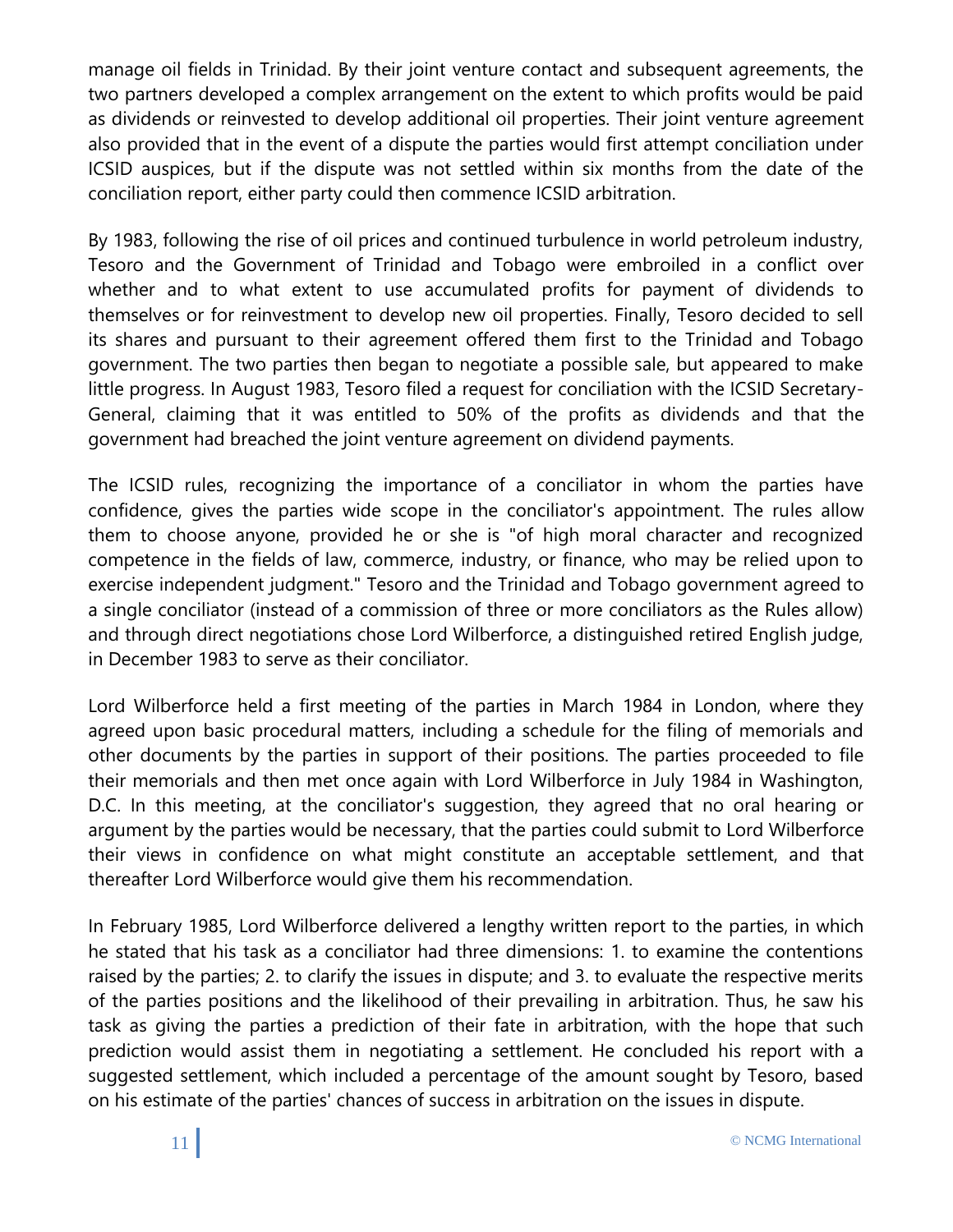Following receipt of the report, Tesoro and the Trinidad and Tobago government began negotiations, and by October 1985 they had reached a settlement by which the joint venture company would pay dividends to the two partners in cash and petroleum products totaling \$143 million. The conciliation thus helped the parties reach an amicable settlement of their dispute with minimum cost, delay, and acrimony. The whole conciliation process from start to finish took less than two years to complete, and administrative costs and conciliator fees amounted to less than \$11,000. Equally important, conciliation preserved the business relationship between the parties. After the conciliation, the Trinidad and Tobago Government purchased a small portion of Tesoro's shares so as to gain a majority interest, but Tesoro continued as a partner in the venture.

Tesoro's matter is most instructive in that had the matter proceeded to arbitration or litigation, without conciliation, the case would have lasted several years, cost many hundreds of thousands of dollars and perhaps more, and would have resulted in a complete rupture of business relationships between Tesoro and the Government.<sup>15</sup>

#### **Automobiles**

In the widely publicised industrial espionage dispute of 1997 between General Motors (GM) and Volkswagen (VW) involving the high powered, last minute snatching of "whiz-kid" José Lopez by Volkswagen, the eventual settlement was a "common sense decision for both sides". Under the agreement, VW was to pay \$100m in damages and buy \$1 billion of GM-made car parts over the next seven years. In addition, VW expressed regret for issuing statements attacking GM. In a related development over wrongful termination, the compromise reached included a two-year part-time, low-cost independent consulting contract for the former employee (performing essentially the same services, but physically removed from the Company's environment and the people and circumstances which led to the conflict and dismissal). The Company got services it valued at a good price, and the former employee obtained stature as an independent consultant and the opportunity to leverage that into a new career for himself. These are all practical, business remedies offered by mediation which the strict confines of litigation do not offer.

# **Strategies for Making Mediation become an Economic Tool in Nigeria**

Literature has revealed that in advanced countries where mediation is in its pride of place, like other ADR mechanisms, it has assumed such status through corporate legal leadership, corporate pledge, legal mainstreaming and initialing, professional literature on the subject and public policy<sup>16</sup>. It was the view of Phillips that mediation campaign must be owned by the corporate society since it stands to benefit a lot from the success of the facility. The pledge is to get the commitment of corporate leaders to mediation. The approach on legal mainstreaming is designed to put mediation at the center of legal practice. Professional writing on the subjects will encourage practitioners to acquaint with how mediation operates

<sup>15</sup> Salacuse *op.cit*

<sup>16</sup> Philips *op.cit*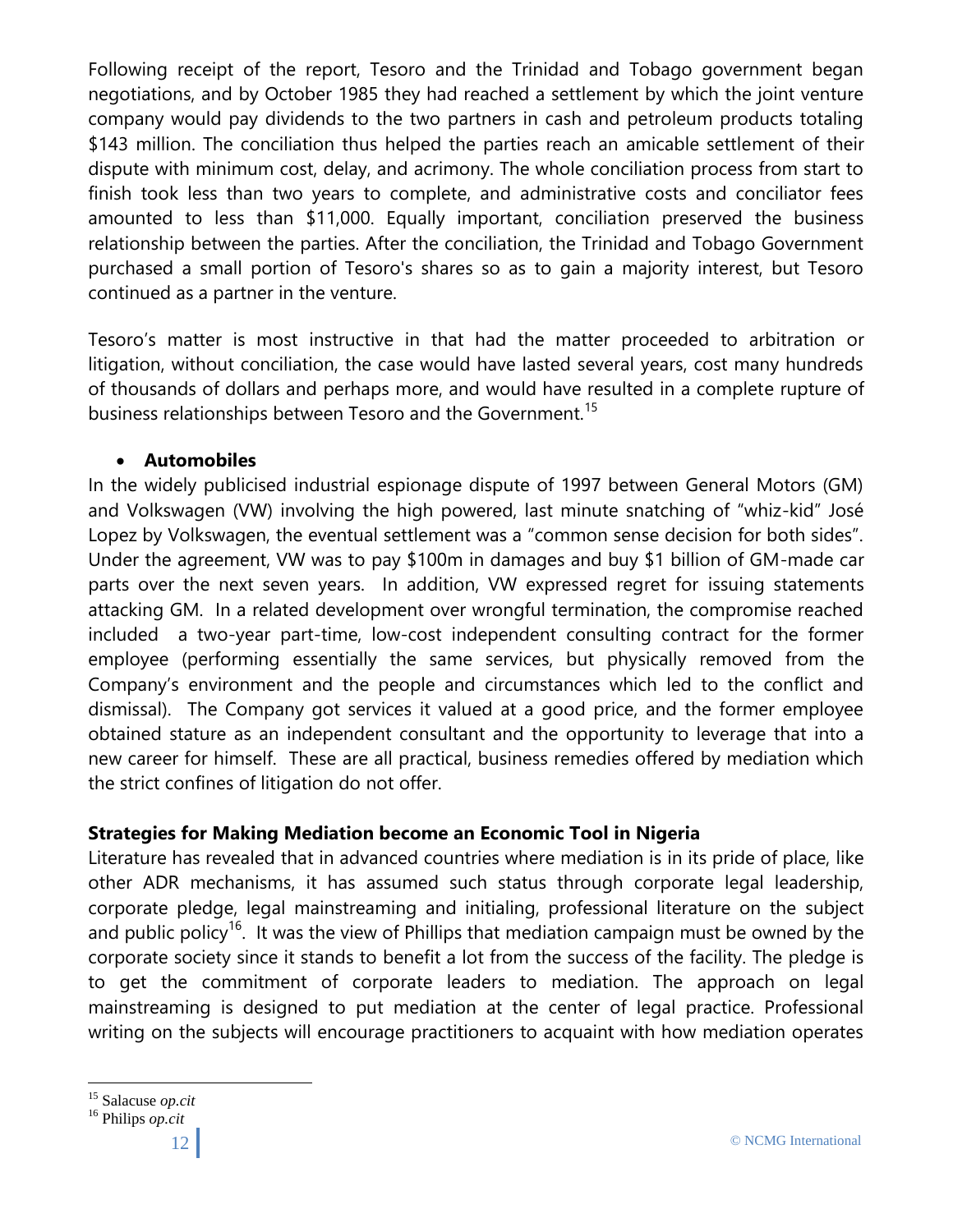while public policy is to focus the attention of the law making bodies on the need to make laws and policies that will assist the use of mediation.

#### **NCMG Strategies and Efforts**

#### o **Multi-Door Courthouse concept**

In Nigeria, for about a decade now the NCMG has made consistent efforts to entrench mediation and other ADR mechanisms in the legal practice in Nigeria. In 2002, significant progress was made when the NCMG collaborated with the Lagos State Judiciary to establish The Lagos Multi-Door Courthouse (LMDC) as the first court-connected ADR center in Africa. At the moment, there are three "doors" or processes available at the LMDC, namely Mediation, Early Neutral Evaluation and Arbitration. The overriding objective of the LMDC is as contained in the Lagos Multi-Door Courthouse Practice Direction<sup>17</sup> namely to:

> *"enlarge resources for justice by providing enhanced, timely Cost-effective and user-friendly Access to Justice for would be and existing plaintiffs and defendants".*

Subsequent to the establishment of the LMDC, the concept was replicated in the judiciary of Abuja. The Abuja Multi- Door Courthouse (AMDC) began operation on November 3, 2003 with the Negotiation & Conflict Management Group, the initiators of the multi-door concept in Nigeria working as consultants in the areas of training, project design and execution.

NCMG took an extra mileage in the institutionalization of ADR, when on November 9, 2005, after a presentation at the Court of Appeal, Abuja, the presiding justices of the ten divisions of the Court of Appeal in Nigeria, unanimously endorsed the setting up of a mediation program in the Court of Appeal.

#### o **MADREP**

Also, as part of our efforts to enhance the use of mediation and other ADR mechanisms, the NCMG initiated the Mergers and Acquisitions Dispute Resolution Program (MADREP). MADREP encourages corporations to insert into their agreements clauses allowing them to resort to negotiation, mediation and arbitration in that order in the event of a dispute. It also consists of a pledge which all institutions are enjoined to endorse committing them to Alternative Dispute Resolution when disputes arise. Finally, there is the MADREP Solve

<sup>17</sup> The Lagos Multi-Door Courthouse Practice Direction Pursuant to Section 274 Constitution of the Federal Republic of Nigeria 1999